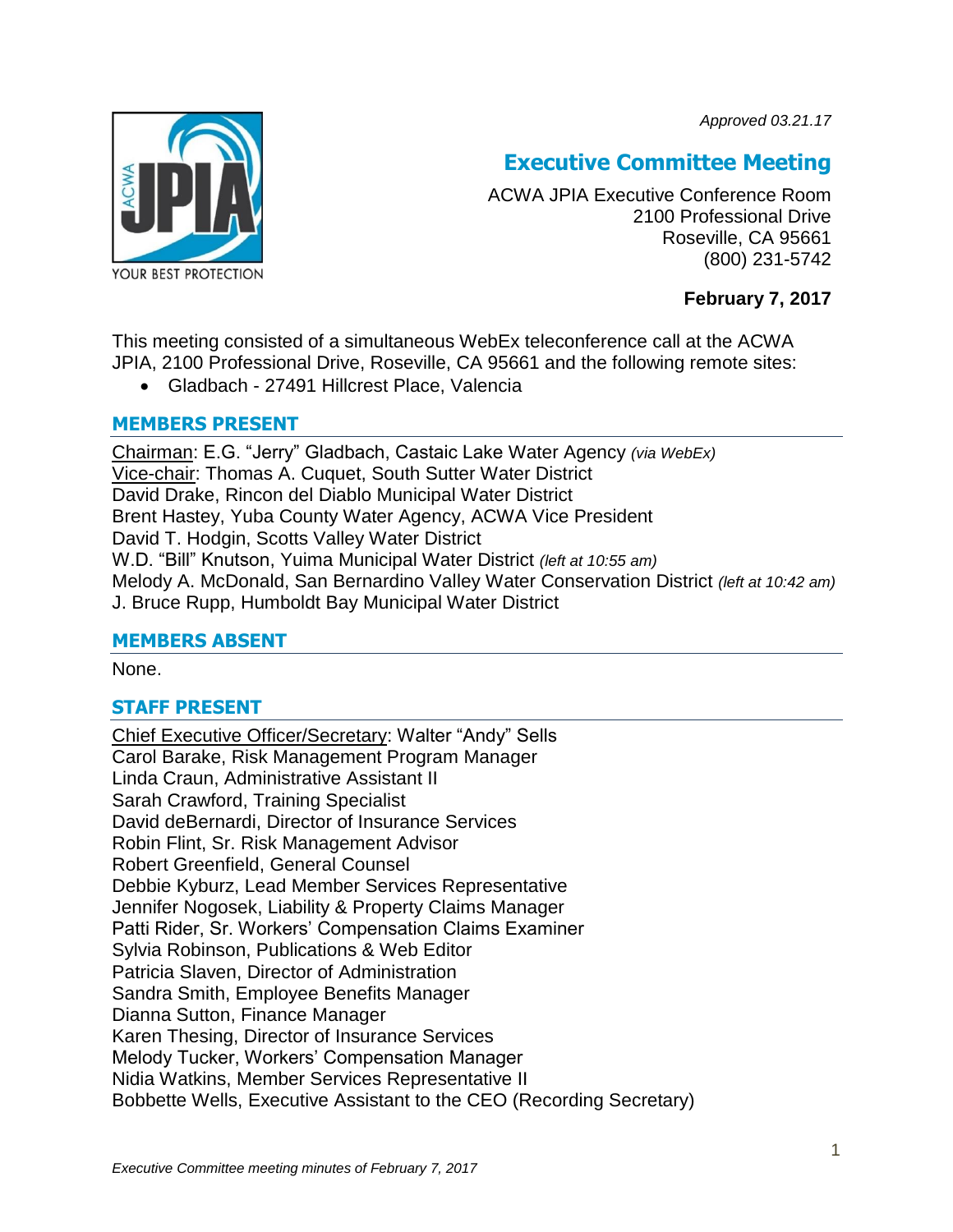## **OTHERS IN ATTENDANCE**

Marley Cleland, JPIA Insurance Broker, Aon Risk & Insurance Services Kelly Gardner, Main San Gabriel Basin Watermaster *(via WebEx)* Phil Hawkins, Central Basin Municipal Water District Dina Hidalgo, Central Basin Municipal Water District Kevin Hunt, Central Basin Municipal Water District Arrica Jiminez, Main San Gabriel Basin Watermaster *(via WebEx)* Chuck Muse, Member of the Public *(via WebEx)* Jennifer Persike, ACWA Deputy Executive Director of External Affairs & Operations Paula Quinn, ACWA Director of Member Services and Events Dan Reynolds, Central Basin Municipal Water District Alex Tokar, JPIA Insurance Broker, Aon Risk & Insurance Services

#### **WELCOME**

Vice-chair Cuquet welcomed everyone in attendance.

## **CALL TO ORDER AND ANNOUNCEMENT OF QUORUM**

Vice-chair Cuquet called the meeting to order at 8:30 am. He announced there was a quorum.

#### **ANNOUNCEMENT RECORDING OF MINUTES**

Vice-chair Cuquet announced that the meeting would be recorded to assist in preparation of minutes. Recordings are only kept 30 days following the meeting, as mandated by the California Brown Act.

#### **PLEDGE OF ALLEGIANCE/EVACUATION PROCEDURES**

Vice-chair Cuquet led the Pledge of Allegiance and gave the evacuation procedure instructions.

#### **PUBLIC COMMENT**

Vice-chair Cuquet noted that, as the agenda stated, members of the public would be allowed to address the Executive Committee on any agenda item prior to the Committee's decision on that item. Comments on any issues on the agenda, or not on the agenda, were also welcomed. No comments were brought forward.

## **ADDITIONS TO OR DELETIONS FROM THE AGENDA**

Vice-chair Cuquet asked for any additions to, or deletions from, the agenda; none noted.

#### **CONSENT AGENDA**

Vice-chair Cuquet called for approval of the Consent Agenda: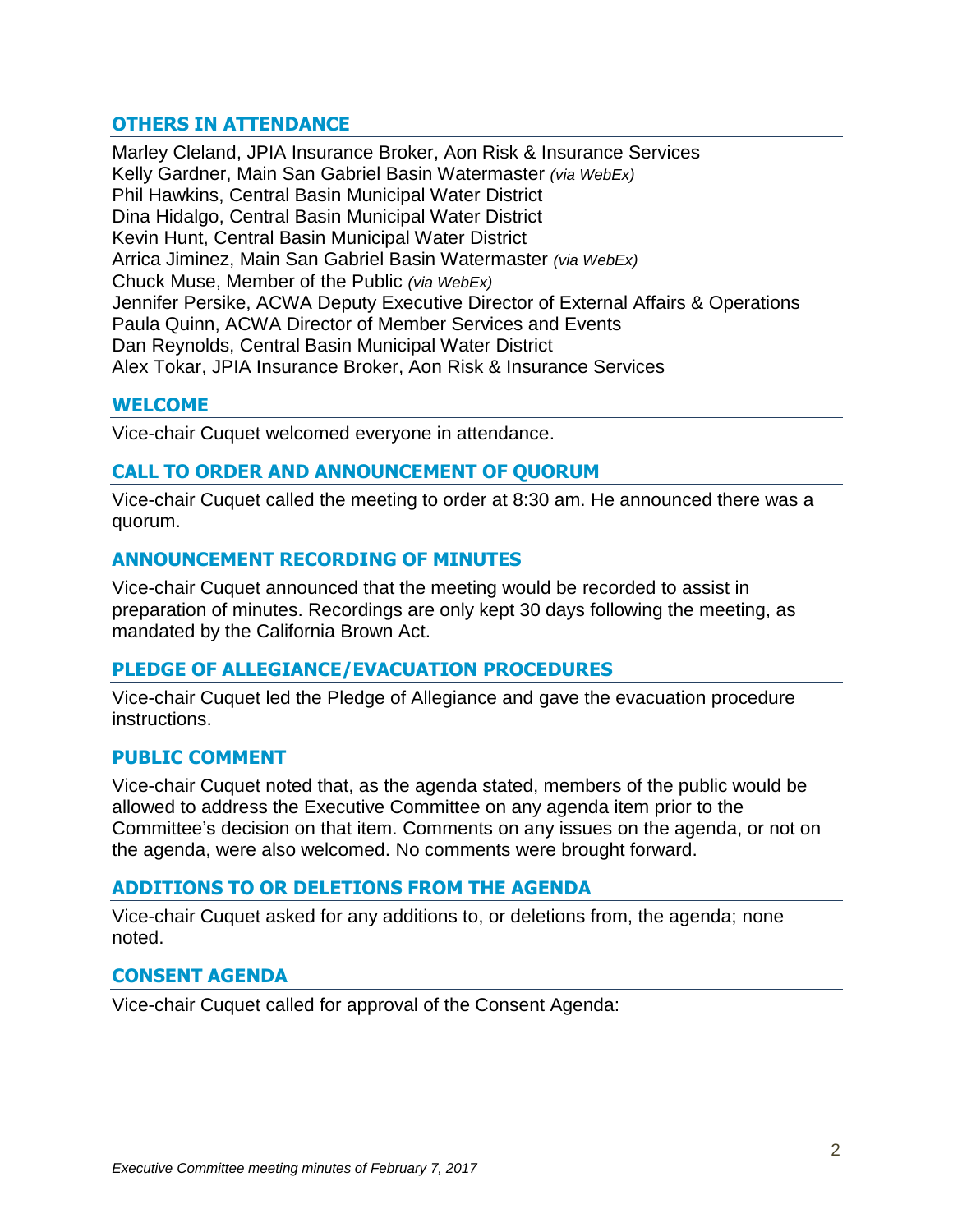M/S/C (Rupp/Hodgin) (Cuquet-Yes; Drake-Yes; Gladbach-Yes; Hastey-Yes; Hodgin-Yes; Knutson-Yes; McDonald-Yes; Rupp-Yes): That the Executive Committee approve the minutes of the November 28, 2016 meeting; and approve the JPIA disbursements of:

Vendor Payments, Employee Benefits Claim Payments, Payroll, and summary of confidential claims payments for the Liability, Property, & Workers' Compensation Programs: November 1-15, 2016; November 16-30, 2016; December 1-15, 2016; December 16-31, 2016.

## **ADMINISTRATION**

Meetings attended on behalf of the JPIA None were noted.

## Central Basin Municipal Water District

Central Basin Municipal Water District's participation in the Liability, Property, and Workers' Compensation Programs was terminated in May 2014, by the decision of the Board of Directors. The District continues with participation in the Employee Benefits Programs.

Kevin Hunt, Central Basin Municipal Water District's General Manager, and Dina Hidalgo, Human Resources Manager, addressed the Executive Committee on the progress of the changes that the District has made and to request consideration of full reinstatement back into the Liability, Property, and Workers' Compensation Programs effective July 1, 2017.

There was discussion on this request, and the Executive Committee asked that this item be brought back to the next meeting on March 21, 2017.

## Executive Committee Per Diem

Mr. Sells stated that Government code allows for an annual maximum increase to the daily Per Diem rate of 5%. The last increase to the Per Diem rate was February 9, 2016. The current daily rate of Per Diem for Executive Committee members and Directors attending program committee meetings is \$267.99. The maximum increase of 5% would increase the rate to \$283.39, effective February 7, 2017. This is a standing agenda item for the first Executive Committee meeting of each calendar year.

M/S/C (Hastey/Drake) (Cuquet-Yes; Drake-Yes; Gladbach-Yes; Hastey-Yes; Hodgin-Yes; Knutson-Yes; McDonald-Yes; Rupp-Yes): That the Executive Committee approve to increase the current rate of Per Diem to \$283.39 effective February 7, 2017.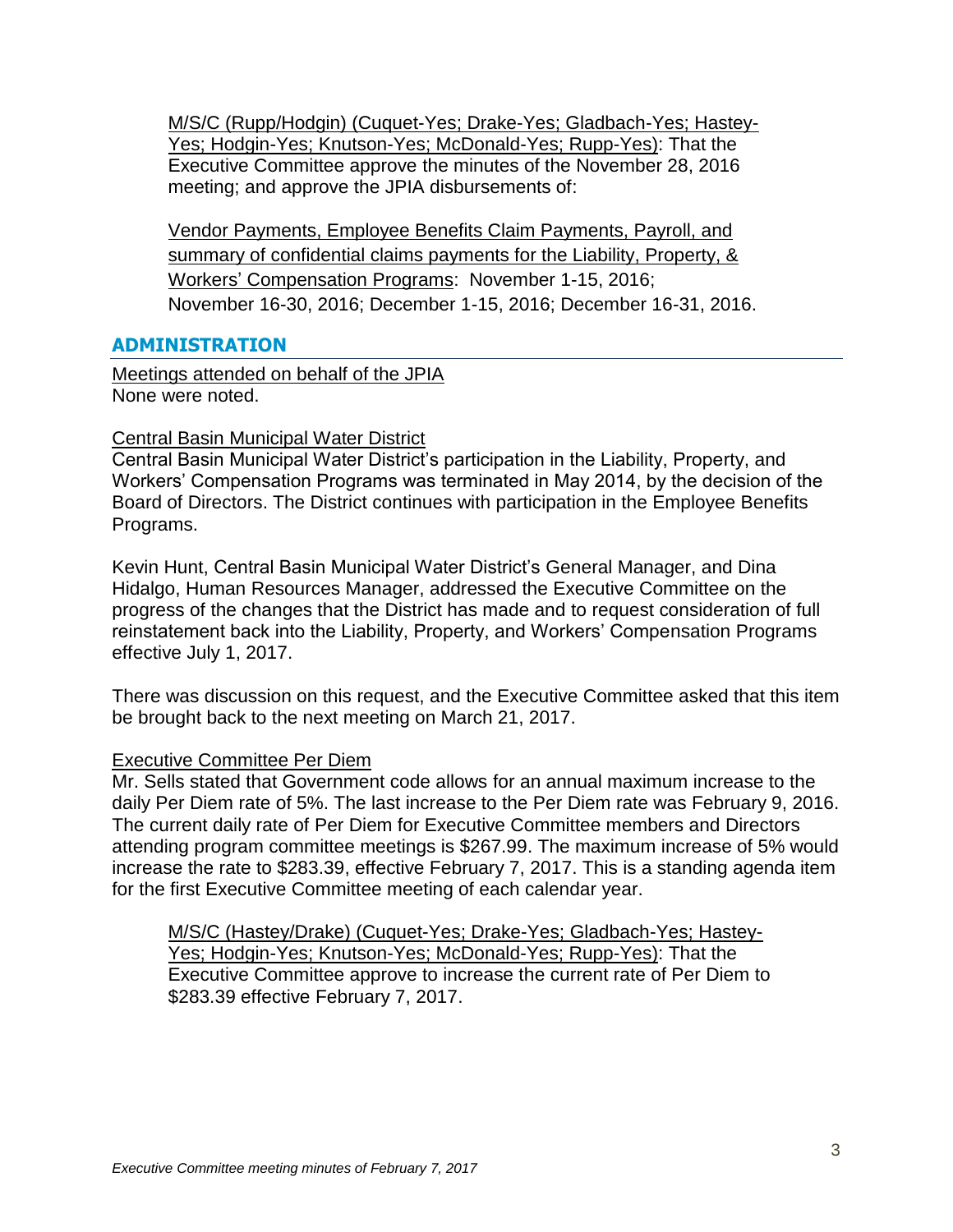## **FINANCE**

Governmental Accounting Standards Board (GASB) 68 Mr. deBernardi relayed that the JPIA provides for a defined benefit plan to its employees upon retirement through CalPERS. Benefit provisions under the plan are established by State statute and ACWA JPIA resolution.

The JPIA recently received new contribution rates determined by CalPERS actuaries effective July 1, 2017. With this information, CalPERS provided the JPIA with its funded position in the plan, including an estimate of JPIA's portion of the market value of the plan's assets and accrued pension obligation.

Staff recommended that the Executive Committee approve funding the estimated pension obligation of \$1.348 million.

M/S/C (Hodgin/Hastey) (Cuquet-Yes; Drake-Yes; Gladbach-Yes; Hastey-Yes; Hodgin-Yes; Knutson-Yes; McDonald-Yes; Rupp-Yes): That the Executive Committee approve funding the estimated pension obligation of \$1.348 million.

#### Rate Stabilization Fund Refunds

Mr. deBernardi reported that the 2012-13 policy year for the Liability Program will go through the retro process for the first time. This policy year has been very favorable to date. Consequently, the JPIA will refund \$4.5 million to members. The 2012-12 policy year for the Liability Program is the catalyst for the member refunds this year.

Staff provided a handout at the meeting with a detailed listing of member refunds.

M/S/C (Knutson/McDonald) (Cuquet-Yes; Drake-Yes; Gladbach-Yes; Hastey-Yes; Hodgin-Yes; Knutson-Yes; McDonald-Yes; Rupp-Yes): That the Executive Committee approve the Rate Stabilization Fund refunds as presented.

#### **PROGRAMS**

#### Property Program Committee

Committee Chairman Cuquet reported on the recommendations of the Property Program Committee's meeting on February 6, 2017. Approved action items were brought to the Executive Committee for approval:

M/S/C (Cuquet/Knutson) (Cuquet-Yes; Drake-Yes; Gladbach-Yes; Hastey-Yes; Hodgin-Yes; Knutson-Yes; McDonald-Yes; Rupp-Yes): That the Executive Committee accept the recommendation of the Property Program Committee to approve the proposed revisions to the Memorandum of Crime Coverage, effective April 1, 2017.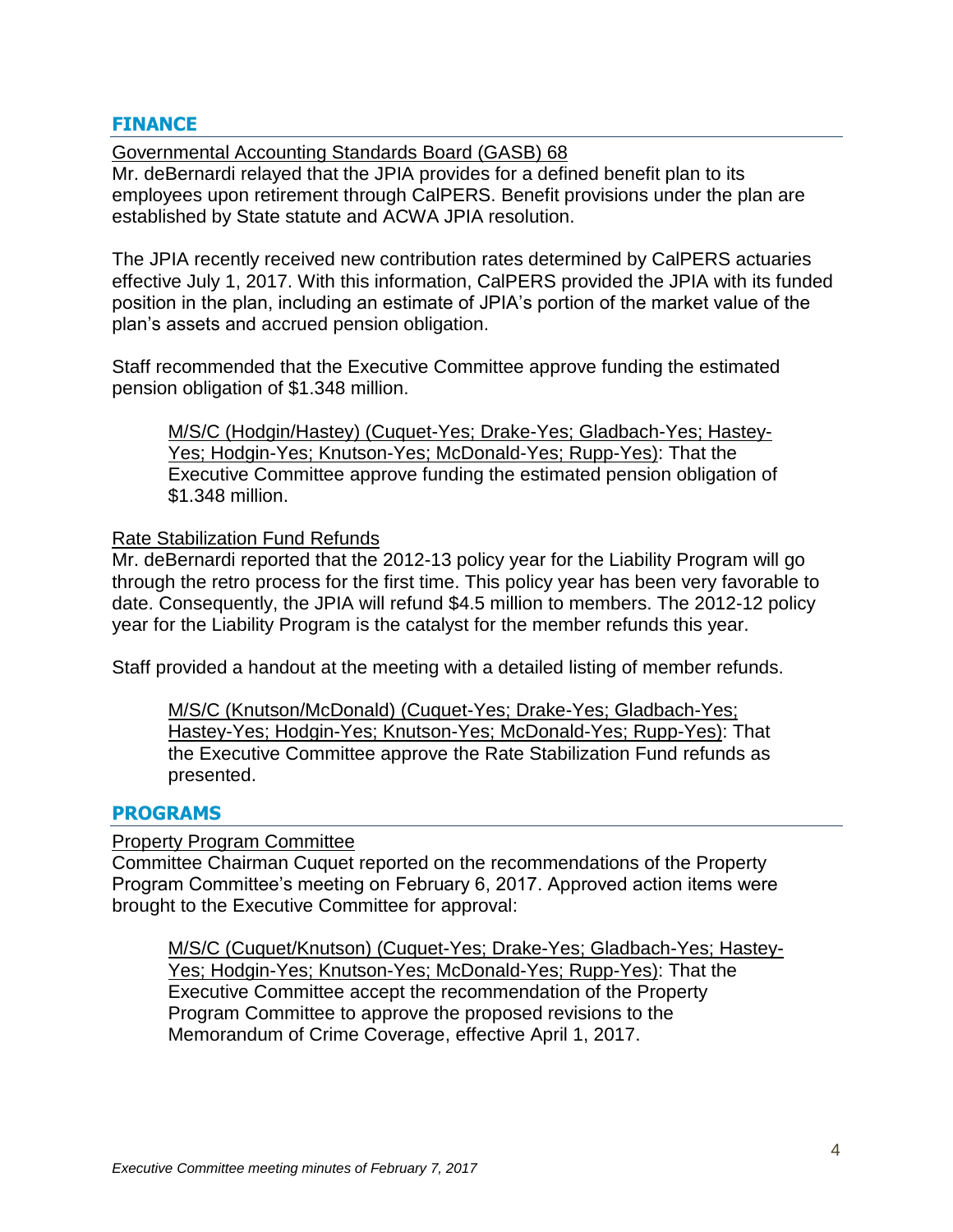M/S/C (Cuquet/Knutson) (Cuquet-Yes; Drake-Yes; Gladbach-Yes; Hastey-Yes; Hodgin-Yes; Knutson-Yes; McDonald-Yes; Rupp-Yes): That the Executive Committee accept the recommendation of the Property Program Committee to approve the proposed revisions to the Memorandum of Property Coverage, effective April 1, 2017.

M/S/C (Cuquet/Knutson) (Cuquet-Yes; Drake-Yes; Gladbach-Yes; Hastey-Yes; Hodgin-Yes; Knutson-Yes; McDonald-Yes; Rupp-Yes): That the Executive Committee accept the recommendation of the Property Program Committee to approve XL Catlin's renewal terms and pricing for excess/reinsurance coverage for the Property Program policy year April 1, 2017-18.

M/S/C (Cuquet/Drake) (Cuquet-Yes; Drake-Yes; Gladbach-Yes; Hastey-Yes; Hodgin-Yes; Knutson-Yes; McDonald-Yes; Rupp-Yes): That the Executive Committee accept the recommendation of the Property Program Committee to approve that there be no change in rates for the Property Program policy year April 1, 2017-18 in the following areas:

| • Real and Personal Property | \$0.090 |
|------------------------------|---------|
| • Mobile Equipment           | \$0.135 |
| • Automobiles                | \$0.765 |

## Significant Claims

Ms. Nogosek relayed that the Executive Committee had requested to be kept abreast of claims that had been previously presented for authority. The following closed claims were reviewed:

- Roldan et al vs. Castaic Lake Water Agency
- Roberts et al vs. Vallecitos Water District
- Warden vs. San Luis & Delta-Mendota Water Authority

## **MEMBERSHIP**

Root Creek Water District

Ms. Watkins presented Root Creek Water District's application for admission to the Property Program. The District was formed in 1996 and is managed by Provost & Pritchard Engineering Group.

The District covers approximately 9,220 acres. Construction on the concrete pipeline, turnouts, storm water drain and wells began in 2014-15. The water delivery system has been built: inlet structure on the Madera Irrigation District Canal, and an outlet structure to empty into Root Creek, basically a flood channel.

A service plan has been developed to assist the agency with risk management recommendations. Staff recommended approval for admission.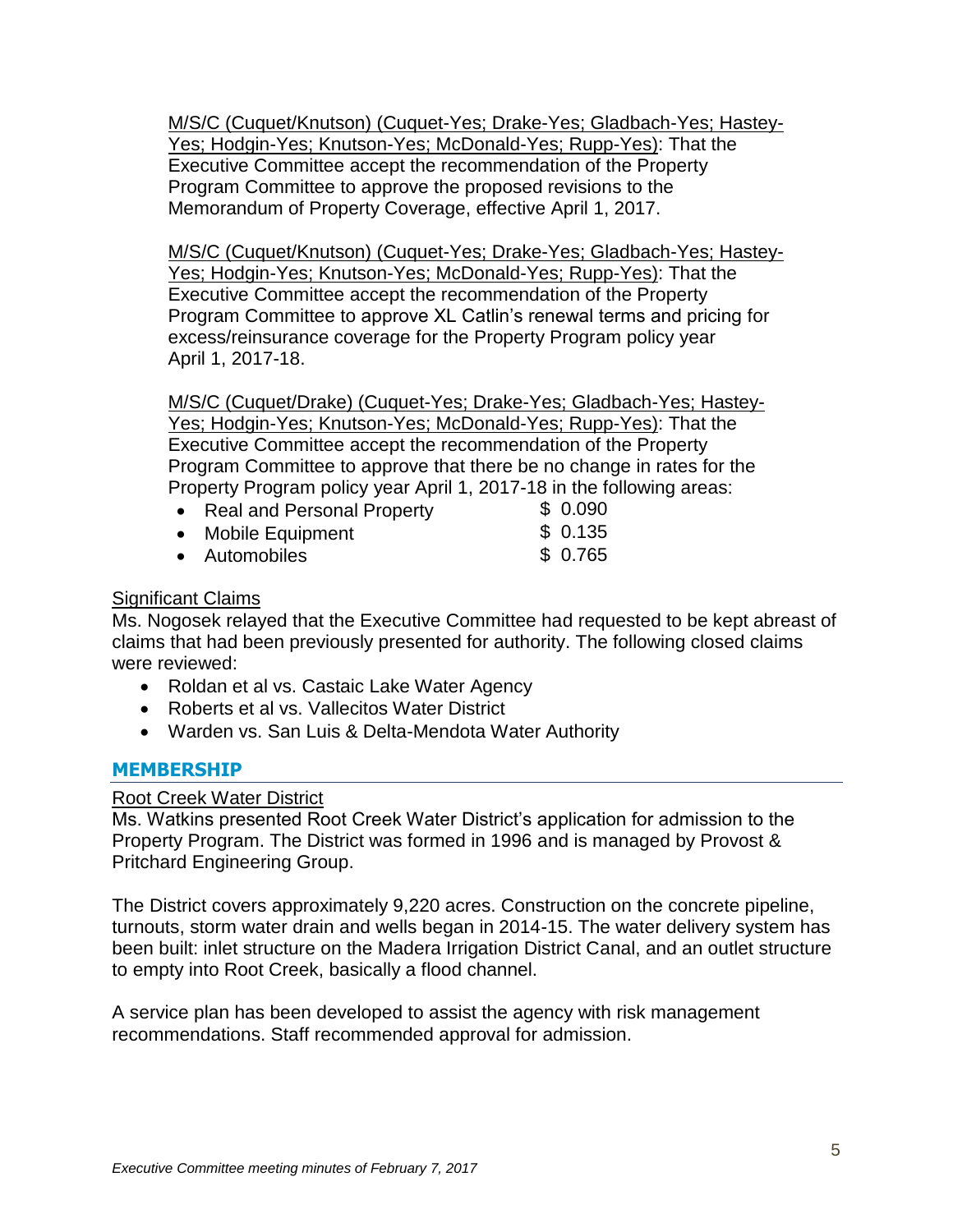M/S/C (McDonald/Drake) (Cuquet-Yes; Drake-Yes; Gladbach-Yes; Hastey-Yes; Hodgin-Yes; Knutson-Yes; McDonald-Yes; Rupp-Yes): That the Executive Committee approve Root Creek Water District's application for admission into the JPIA's Property Program.

#### Main San Gabriel Basin Watermaster

Ms. Kyburz presented Main San Gabriel Basin Watermaster's application for admission into the Liability, Property, and Workers' Compensation Programs.

The Main San Gabriel Basin Watermaster is charged with administering adjudicated water rights, along with management and protection of groundwater resources within the watershed and groundwater basin known as the Main San Gabriel Groundwater Basin in Los Angeles County. The majority of their operations are handled in the office. Three employees will attend outside meetings, producers' ribbon cutting, or visit producers' well drilling jobsite.

A service plan has been developed to assist the agency with risk management recommendations. Staff recommended approval for admission.

M/S/C (McDonald/Drake) (Cuquet-Yes; Drake-Yes; Gladbach-Yes; Hastey-Yes; Hodgin-Yes; Knutson-Yes; McDonald-Yes; Rupp-Yes): That the Executive Committee approve Main San Gabriel Basin Watermaster's application for admission into the Liability, Property, and Workers' Compensation Programs.

## Sonoma Mountain County Water District

Ms. Kyburz presented Sonoma Mountain County Water District's application for admission into the Workers' Compensation Program.

Sonoma Mountain County Water District was formed in 1963, and services 55 homes within its boundaries. The District's water source is obtained from two wells and stored in three redwood storage tanks. Distribution system is a gravity feed system. The District has two part-time employees (general manager and water operator) and a fivemember Board.

A service plan has been developed to assist the agency with risk management recommendations. Staff recommended approval for admission.

M/S/C (Rupp/Drake) (Cuquet-Yes; Drake-Yes; Gladbach-Yes; Hastey-Yes; Hodgin-Yes; Knutson-Yes; McDonald-Yes; Rupp-Yes): That the Executive Committee approve Sonoma Mountain County Water District's application for admission into the Workers' Compensation Program.

## Chino Basin Desalter Authority

Ms. Smith presented Chino Basin Desalter Authority's application to join the JPIA to implement the JPIA medical, dental, vision and life plans.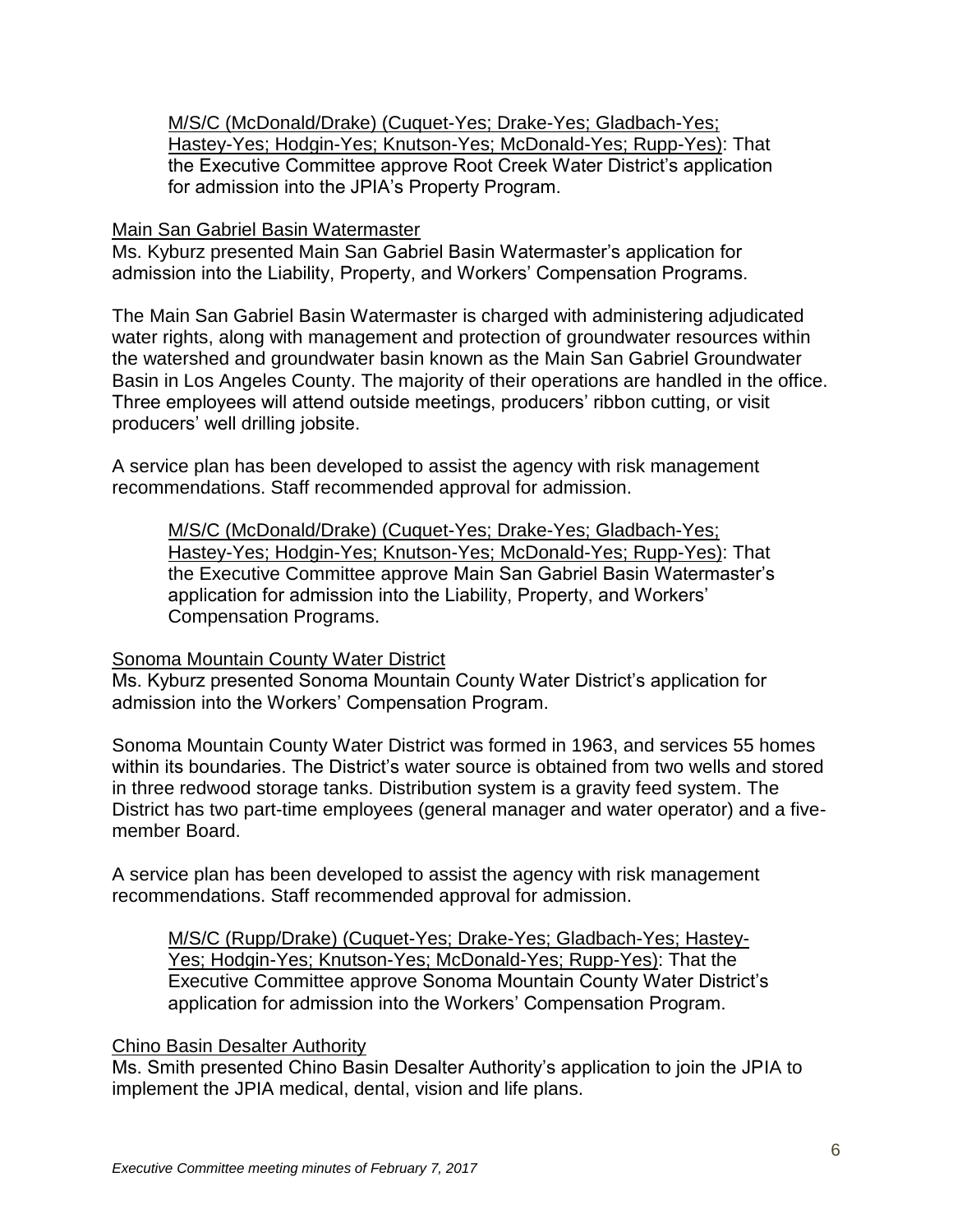The Chino Basin Desalter Authority is a joint exercise of powers agency formed between Jurupa Community Services District, the Santa Ana River Water Company, the Cities of Chino, Chino Hills, Norco and Ontario, Western Municipal Water District and the Inland Empire Utilities Agency.

Chino Basin Desalter Authority has six employees, three of whom are full time benefitseligible employees. Coverage in the JPIA Employee Benefits plans would become effective March 1, 2017. The Authority presents a favorable risk profile consistent with JPIA membership.

M/S/C (McDonald/Hastey) (Cuquet-Yes; Drake-Yes; Gladbach-Yes; Hastey-Yes; Hodgin-Yes; Knutson-Yes; McDonald-Yes; Rupp-Yes): That the Executive Committee approve Chino Basin Desalter Authority's request for admission into the JPIA to implement the JPIA medical, dental, vision and life plans.

# **MISCELLANEOUS**

Future agenda items

- Revisit Central Basin Municipal Water District's request for readmission into the Liability, Property, and Workers' Compensation Programs.
- Report on upcoming election at Spring Conference.
- Discuss scheduling of the Strategic Planning session for 2017. Director Rupp noted that he would not be available for the proposed date of July 17-18, 2017.

# CEO Update

The CEO report began with a PowerPoint presentation from Paula Quinn and Jennifer Persike of ACWA. They explained that the construction at the Marriott and Portola Hotels may not be complete before Spring Conference. ACWA presented an alternate plan to have the JPIA meetings at the Hyatt Hotel in case the work is not completed. The City of Monterey will make reasonable accommodations for members to travel between the two hotels. If construction is completed, the JPIA may still have their meeting at the Marriott.

Mr. Sells and staff provided an update to the Executive Committee on relevant current issues, progress on the Goals & Objectives set for 2017, and potential future opportunities and challenges. The following were included in his update:

- GSAs
- Management training program
- Potential new members
- Drones at Spring Conference
- Liability Program update
	- o Memorandum of Coverage
	- o Premium calculations
- Workers' Compensation e-mod calculations